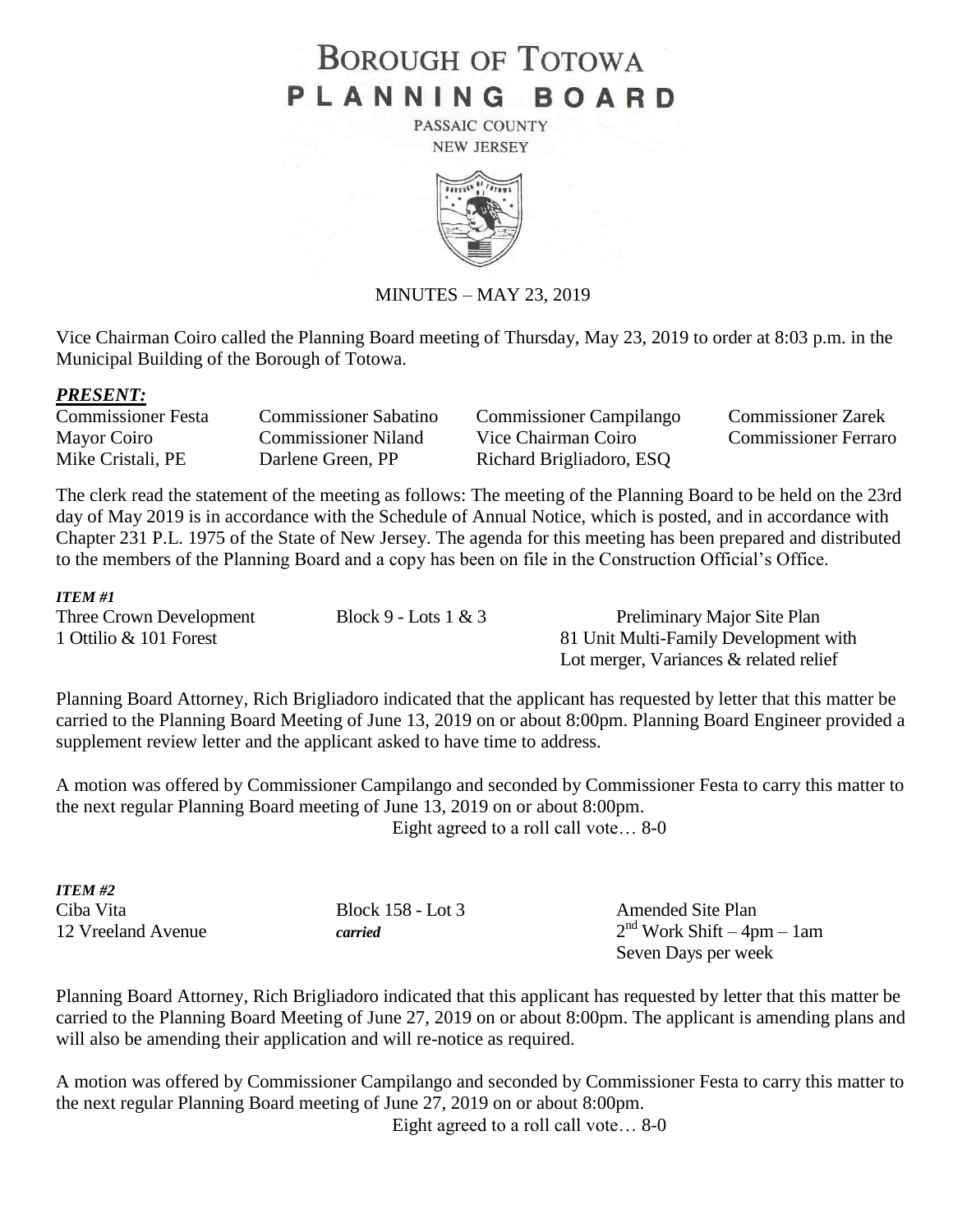*ITEM #4* V J Bugos Photography Block 117 - Lot 59 Minor Site Plan 305 Totowa Road Certificate of Use

Valerie Bugos appeared requesting the approval for approximately 420 sq. ft. of space for the continued use of a appointment only photography studio.

Vice Chairman Coiro read a letter of intent into the record. The anticipated hours of operation would be Monday thru Friday from 6pm to 8pm, Saturday and Sunday from 9am to 6pm. There are 2 off street parking space in the rear of the building.

Ms. Bugos testified as to the nature of the business. In regards to the sign, there will be a text change only.

A motion was offered by Commissioner Campilango and seconded by Commissioner Festa to approve the minor site plan as presented. This approval is subject to and contingent upon the following conditions and will be memorialized in a Resolution at a future date:

- 1. The construction of internal partitions, exits, entrances and fire safety devices are subject to and require the approval of the fire sub-code official, the fire inspector and the building inspector.
- 2. The applicant will supply the Chief of Police with an emergency contact list and will also obtain the approval of the Police Chief in regards to all alarms and security devices.
- 3. There will be no outside storage of equipment or materials.
- 4. There will be a text only change to the existing sign.

Eight agreed to a roll call vote… 8-0

Commissioner Sabatino excused himself due to a conflict with the next applicant.

# *ITEM #3*

| NJDC Urban Renewal | Block 154 - Lot 19.03 | <b>Habitat Enhancement</b> |
|--------------------|-----------------------|----------------------------|
| Minnisink Road     |                       |                            |

Lisa A. John-Basta, Esq. of the Law Firm Chiesa, Shahinian and Giantomasi, P.C., appeared requesting approval for minor site plan approval in order to perform habitat enhancement within certain landscaped buffer areas detailed in Sections 3.6.3 and 3.6.9 of the Redevelopment Plan on properties designated as Block 154, Lot 19.01 located at 655 Totowa Road and a portion of Block 154, Lot 19.03 located at 169 Minnisink Road to be known as Block 154, Lot 19.05 following the perfection of a subdivision approval granted by the Planning Board and memorialized in a Resolution adopted on January 10, 2019.

The habitat enhancement activities are proposed to include grading, landscape removal and clearing and landscape plantings. Submitted in support of the application were the following documents:

- 1. A plan entitled "Roadway B Clearing Exhibit", prepared by Dynamic Engineering, dated February 26, 2019, last revised April 22 2019.
- 2. A plan entitled "Roadway B Grading Exhibit", prepared by Dynamic Engineering, dated February 26, 2019, last revised April 22 2019.
- 3. A plan entitled "Roadway B Landscaping Exhibit", prepared by Dynamic Engineering, dated February 26, 2019, last revised April 22 2019.
- 4. Planning Board Application, dated April 23, 2019.
- 5. Aerial Rendering, author unknown, no date, consisting of 1 sheet.
- 6. Resolution 67-2019 entitled "Resolution Authorizing NJDC Urban Renewal, LLC to Make an Application for Habitat Enhancement", dated May 14, 2019.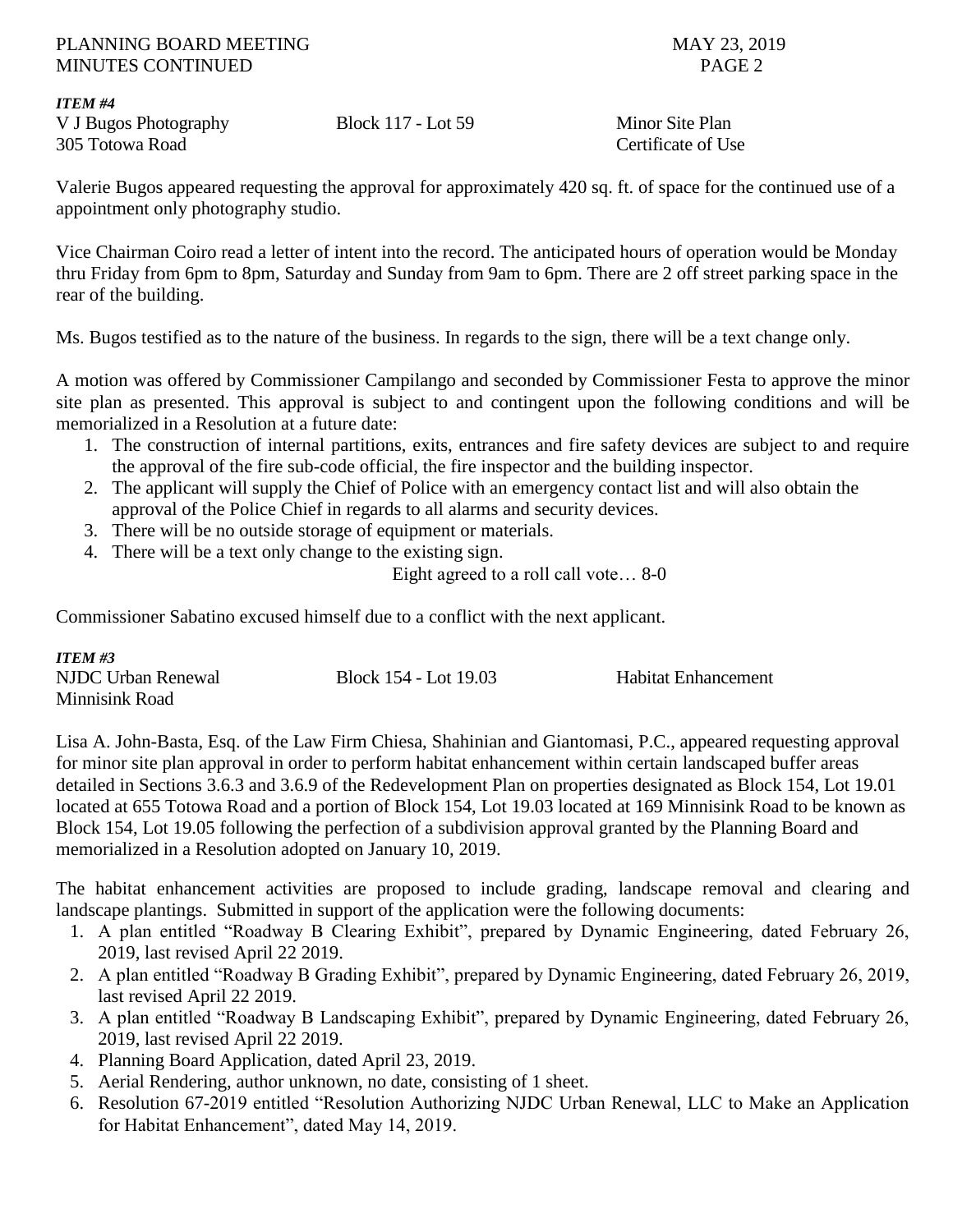The Board also considered the following reports:

- A. Report of the Board Planner, Darlene A. Green, P.P., AICP, Maser Consulting, P.A. dated May 23, 2019.
- B. Report from Michael Cristaldi, P.E., P.P., C.M.E., Richard A. Alaimo Engineering Associates, dated May 22, 2019.

The following Exhibit was introduced into evidence during the hearing process:

1. Exhibit A-1 Typical 25 foot wide buffer planting section detail prepared by Dynamic Engineering, dated 5/23/19.

Testifying on behalf of the Applicant was Robert Freud, P.E., P.P., a licensed professional engineer and planner of Dynamic Engineering Consultants, P.C. Mr. Freud provided the Board with an overview of the proposed habitat enhancement plan. More specifically, he reviewed with the Board the Roadway B Clearing Exhibit dated February 26, 2019 with revisions through April 22, 2019 which was prepared by his office and identified as Sheet No. 1. Mr. Freud highlighted the colored area of the plans which depict the existing tree clusters to be removed as part of the habitat enhancement. This sheet also provided four (4) photographs. The photographs depict the lack of vegetation which failed to provide a sufficient evergreen screening for the adjoining residential properties. Mr. Freud testified that it is the Applicant's intention to clean out this area of dead and diseased trees and to supplement landscaping in the area in order to provide an enhanced buffer area to properly screen the residential properties in the vicinity of Roseland Avenue from this commercial site.

Mr. Freud also reviewed with the Board a plan that was on file with the Board as part of the application package and identified as Roadway B Landscaping Exhibit Sheet No. 2 which was prepared by his office and dated February 26, 2019 with revisions through April 22, 2019. Mr. Freud testified that the Applicant is going to add grading and plant trees closer to the property line which abuts the adjoining residential properties along Roseland Avenue. Mr. Freud testified that the Applicant is adding grading in order to facilitate the habitat enhancement.

Mr. Freud reviewed with the Board the contents of the Board Planner's review report and confirmed that within the 25-foot wide landscape buffer area, the Applicant will provide a double staggered row of evergreen trees as well as planting deciduous trees, shrubs and native decorative grasses. Mr. Freud also represented that deciduous trees within the landscape buffer will be 10 feet in height with a 3 inch caliper at the time of planting. Furthermore, the shrubs will also be 3 feet tall at the time of planting.

Mr. Freud also testified that the evergreen trees would be installed at a height of 10 feet and 8 feet on center which he stated will allow the evergreen trees to grow broader and fuller, thus providing a denser screening buffer.

Mr. Freud also testified that the Applicant was proposing approximately 297 trees to be planted in conjunction with this application for habitat enhancement.

In regard to regrading, Mr. Freud testified that there will be no retaining walls and that the steepest grade would be at a 3 to 1 slope which he stated would enable a lawnmower to traverse that type of a slope and cut the grass.

The Applicant has also agreed to provide additional grading for Borough owned Lot 19.01 and will be providing a level pad for the Borough for whatever purposes the Borough determines appropriate for future development of Lot 19.01. Mr. Freud also testified that all fill is on the site that will be used for the additional grading.

Mr. Freud also represented that the Applicant will raise the grade on the Applicant's property to be more in line with the grade at the property line of the three (3) Roseland properties. He estimated the grade would be raised by approximately 8 feet.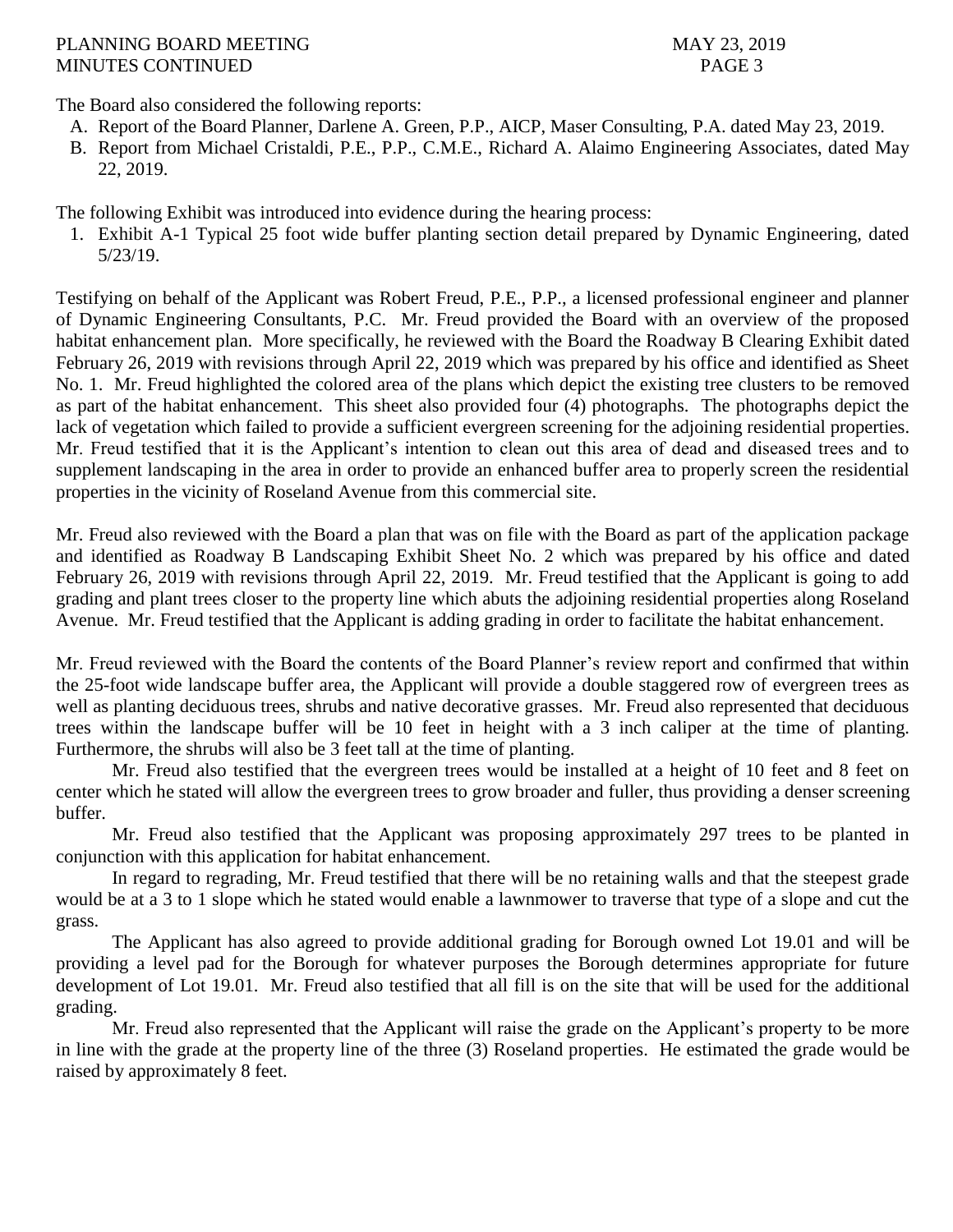Mr. Freud represented that the Applicant will plant native grasses on either side of the shrubs and committed to planting 60 native grasses per 80 linear feet of buffer area. Furthermore, Mr. Freud represented that the Cornelian Cherry shrub will be planted at a height of 3 feet. The Applicant will be in compliance with the Redevelopment Plan and thus no design waivers or variances are required in connection with this application. The Applicant only requires minor site plan approval for habitat enhancement.

Mr. Freud provided testimony in support of granting "c" variance relief in the event the Board determined that the Applicant required "c" variance relief relative to this application. Mr. Freud testified that purposes of the Municipal Land Use Law would be advanced by the approval of this habitat enhancement application pursuant to the Municipal Land Use Law under N.J.S.A. 40:55D-2 that purpose would be satisfied which is to promote a desirable visual environment through creative development techniques and good civic design and arrangement. Mr. Freud testified that providing a natural landscape buffer is a benefit to the public.

Having addressed the positive criteria, Mr. Freud then addressed the negative criteria. Mr. Freud testified that variance relief can be granted without substantial detriment to the public good without substantial impairment of the zone plan and zoning ordinance. Furthermore, he represented that the benefits of any deviation would substantially outweigh any detriment. Mr. Freud represented that the re-grading of the Applicant's property, in order to enhance and supplement the 25-foot wide landscape buffer area, provides a benefit to the public and there are no negative detriments.

After questions from the Planning Board Members a motion was offered by Commissioner Campilango and seconded Festa to open the public portion of the meeting.

Seven in Favor …….. 7-0

Terry Sabol – 135 Minnisink Road, expressed concerns about changing the grading and the impact it might have on his property and flooding as well as concerns about the buffer. Mr. Sabol reiterated the issues about early morning noise occurring at 4:00am.

Bahar Bhuiyan – 677 Totowa Road, inquired about grading behind his property and asked if the applicant will be filling that portion. He also had concerns regarding the grading causing stormwater to go onto his property.

Annalyssa D'Agostino, 70 Vreeland Avenue had questions in regard to whether additional detention basins were required as a result of the improvements proposed in connection with this application and expressed concerns regarding flooding due to the stock piles of soil.

Joseph Nachef – 21 Roseland Avenue and that his sister resides at 13 Roseland Avenue**.** Mr. Nachel expressed concerns regarding headlight glare and the height of the trees in the buffer in addition to the planting of the double buffer.

Deborah D'Agostino, 70 Vreeland Avenue had questions regarding plan review and the inspection process undertaken by the Hudson Essex Passaic Soil Conservation District (HEPSCD). Ms. D'Agostino also had questions regarding existing soil stockpiles on the site, the location of wetlands on the site and whether or not the Applicant will be maintaining the existing drainage patterns.

A motion was offered by Commissioner Campilango and seconded Festa to close the public portion of the meeting.

Seven in Favor …….. 7-0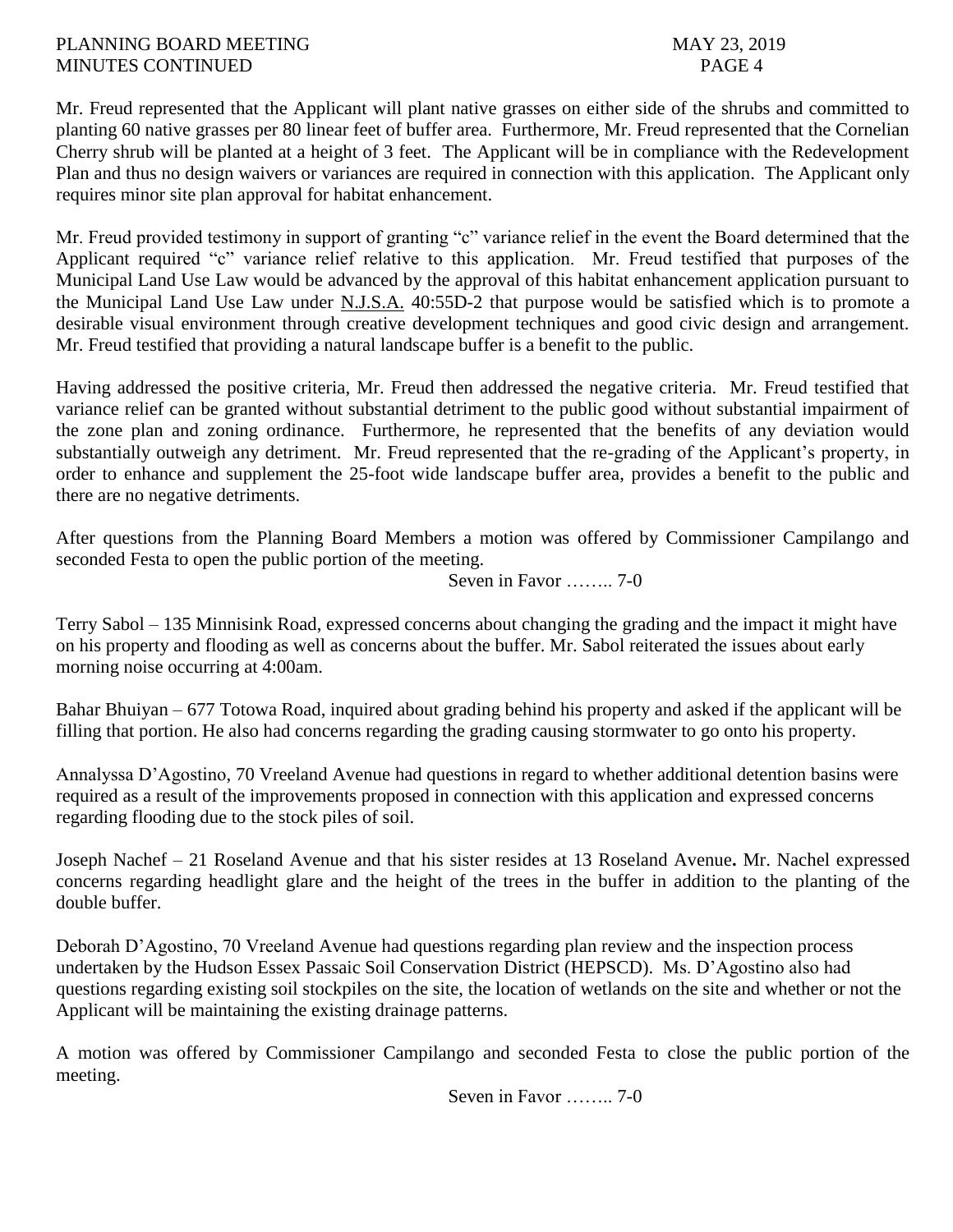After a discussion, a motion was offered by Commissioner Campilango and seconded by Commissioner Festa to approve the Habitat Enhancement plan as presented. This approval is subject to and contingent upon the following conditions and will be memorialized in a Resolution at a future date:

- 1. The granting of this application is subject to and conditioned upon all of the representations and stipulations being made by or on behalf of the Applicant to the Totowa Borough Planning Board being true and accurate. The Planning Board notes that it specifically relied upon said representations or stipulations in the Board's granting of approval. If any representation or stipulation is false, this approval is subject to revocation.
- 2. This approval is granted strictly in accordance with any recommendations set forth on the record by the Planning Board at the time of the public hearing on May 23, 2019.
- 3. The granting of this application is subject to and conditioned upon the Applicant complying with all relevant terms and conditions set forth in the Board Planner's Review Report prepared by Darlene A. Green, P.P., AICP dated May 23, 2019, and subject to modifications, if any, as testified to during the hearing process.
- 4. The granting of this application is subject to and conditioned upon the Applicant complying with all relevant terms and conditions set forth in the Board Engineer's Review Report prepared by Michael Cristaldi, P.E., P.P., C.M.E. dated May 22, 2019 and subject to modifications, if any, as testified to during the hearing process.
- 5. The granting of this application is subject to and conditioned upon the Applicant providing a 25-foot-wide landscape buffer along the adjacent residential uses. The 25-foot-wide buffer area shall include evergreen and deciduous trees, shrubs and native decorative grasses in accordance with the Redevelopment Plan. Deciduous trees within the landscape buffer shall be a minimum 10 feet tall and have a minimum 3 inch caliper at the time of planting. All shrubs shall be a minimum of 3 feet tall at the time of planting. The evergreen trees will be a minimum of 10 feet tall at the time of planting and planted 8 feet on center in accordance with Exhibit A-1 and as testified to during the hearing process. The Cornelian Cherry shrubs will be planted at a minimum height of 3 feet. The Applicant shall also provide 60 native grasses per 80 linear feet of buffer to be planted on either side of the shrubs. All plantings within the buffer area shall be subject to the review and approval of the Board Engineer and Board Planner.
- 6. The granting of this application is subject to and conditioned upon the Applicant obtaining Hudson/Essex/Passaic Soil Conservation District approval, if required.
- 7. The granting of this application is subject to and conditioned upon the Applicant obtaining New Jersey Department of Environmental Protection approval, if required.
- 8. The granting of this application is subject to and conditioned upon Passaic County Planning Board approval.
- 9. The granting of this application is subject to and conditioned upon the Applicant agreeing to open and maintain an escrow account with the Borough of Totowa and to keep the account current with sufficient funds for inspection and review fees.

Seven in Favor …….. 7-0

# **MINUTES:**

A motion was offered by Commissioner Campilango and seconded by Commissioner Festa to approve the Planning Board Minutes of May 9, 2019 as prepared.

Seven agreed on a roll call vote……….7-0 Commissioner Ferraro abstained

A motion was offered by Commissioner Campilango and seconded by Commissioner Festa to admit Commissioner Sabatino into the remainder of the meeting.

Eight in Favor …….. 8-0